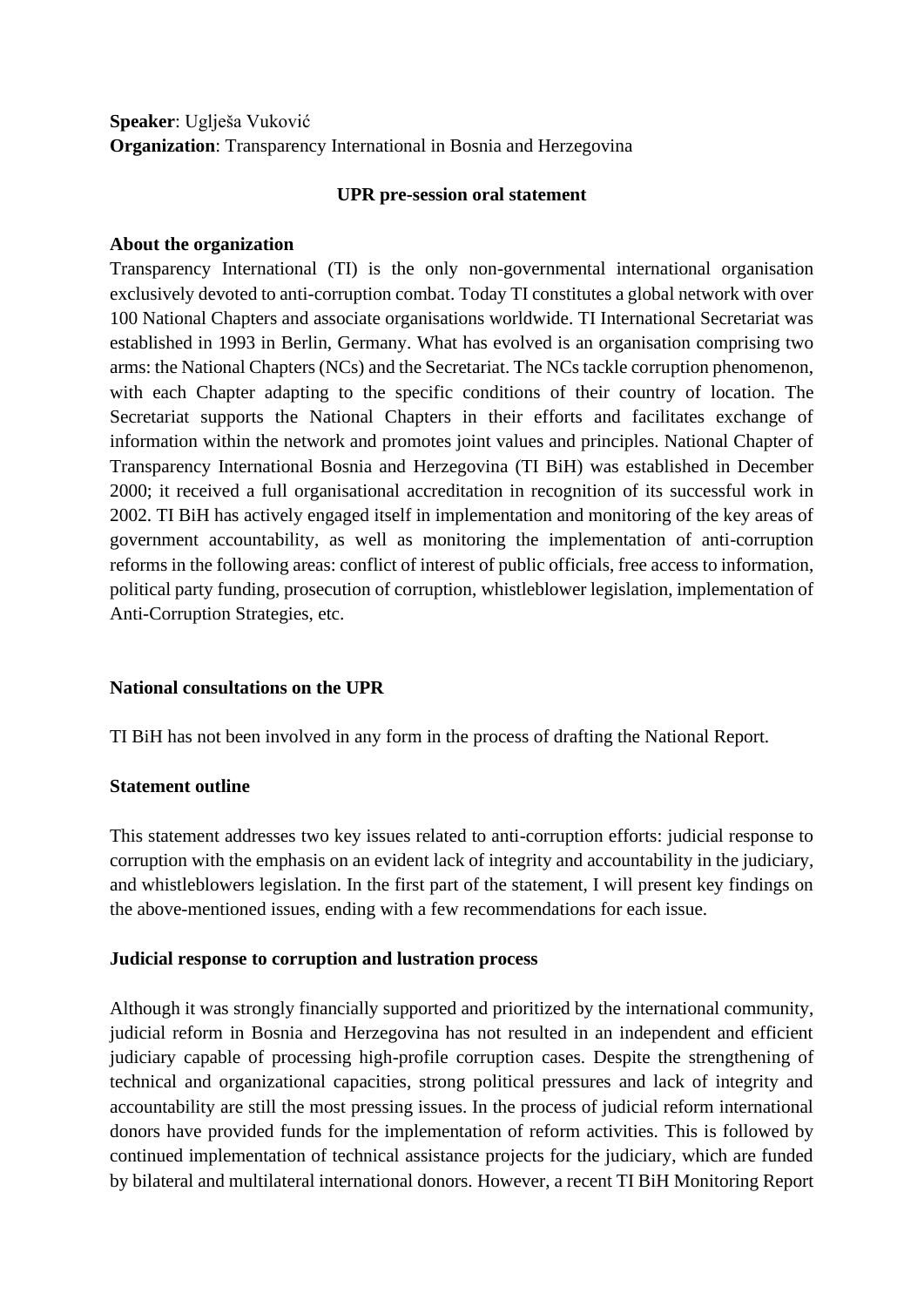on Corruption Prosecution in Courts and Prosecutor's Offices of BiH indicates concerning trends and poor results in the fight against corruption in 2017 and 2018. In first: the decrease in the number of reports and the number of investigations, as well as the number of charges brought, while the number of judgments delivered by courts in corruption criminal cases remained the same. Additionally, more than two-thirds of corruption cases were completed with suspended sentences which indicates that the penal policy towards corruption offenses is too mild, as the prison sentences are imposed quite rarely. On the other side, the public is facing a high number of corruption affairs within the judiciary. Serious allegations and complaints concerning the political influence, corruption and inappropriate behavior of the judicial function holders have led to a complete loss of faith into the judiciary. For several years now, the majority of corruption complaints submitted to TI BiH refers to the judiciary, along with the state administration and education. TI BiH, itself, has also submitted a significant number of complaints against judicial function holders for the violation of the Code of Ethics. Here it is important to note that some of the recommendations given by the recommending states concerning BiH refer to ensuring the independence of the judiciary and that the relationship between the executive and the judiciary is based on mutual trust.

#### **Recommendation**:

TI BiH believes that the only solution for the judicial sector is lustration, i.e. detailed verification of the judicial function holders, and that only by undertaking radical and comprehensive reforms the political and illegal influences could be eliminated. Lustration advocated by TI BiH would imply changes to systemic laws, as well as different composition and role of regulatory bodies which would apply special procedures to secure detailed verification and assessment of not only competences of the current judges and prosecutors, but also their property data, including personal backgrounds and connections, in the context of potential connections to the organized crime and leading politicians. Lustration should be conducted by specialized independent bodies and legal experts who have not been performing judicial duties in recent years, and whose moral and professional qualities guarantee their impartiality. This mechanism is especially appropriate for transitional democracies, as a measure that promotes the integrity of key sectors such as police, judiciary or military.

#### **Whistleblowers legislation**

Almost all anti-corruption policies, international conventions on corruption and scholars agreed on the importance of whistleblowing as it is one of the most effective mechanisms for preventing and fighting corruption, as whistleblowers' reports, coming from within the work environment, lead to revealing corruption phenomena when they arise. There are currently two laws on the protection of whistleblowers in Bosnia and Herzegovina: one at the national level and one in Republika Srpska. The first applies only to the employees of the institutions of Bosnia and Herzegovina; the second to all persons, both physical and legal, who report in good faith corruption in the public or private sector in Republika Srpska. Both laws assume that reporting should be made with good intentions, that is, in good faith, so as not to protect whistleblowers who act for other reasons. Apart from this aspect, the two laws are very different